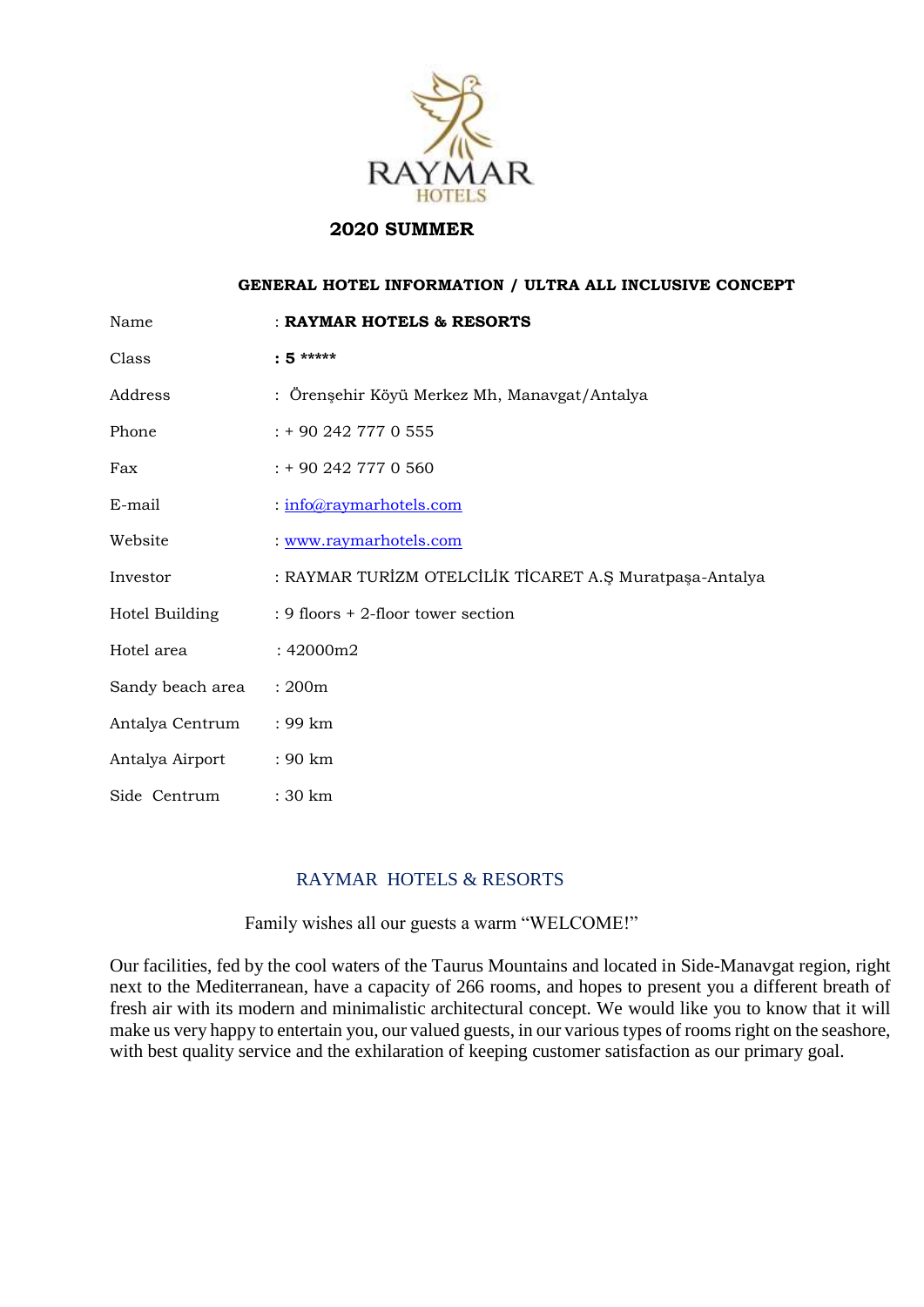

# **2020 SUMMER**

### *TOTAL ROOM CAPACITY: 266**TOTAL BED CAPACITY: 600*

#### **Standard Rooms**:

244 rooms. (We have 2 special rooms for handicapped guests).

Maximum capacity : 3 persons Room area  $: 24-32 \text{ m}^2$ 

This is our room category with one room with 1 single and 1 double 2 beds and a bathroom.

#### **Family rooms:**

18 rooms.

Maximum capacity : 4 persons Room area  $: 38-42$  m<sup>2</sup>

This is our room category with two bedrooms (1 single and 1 double bed) a bathroom.

#### **Suites**:

2 suites.

Maximum capacity : 3 persons Room area  $: 50 \text{ m}^2$ 

There are a total of 2 suites in this category, and they include 1 bedroom (1 double bed), a living room, a bathroom (with Jacuzzi) and a balcony. Our rooms have been designed as VIP's.

#### **Tower Suites**:

2 suites Maximum capacity : 3 persons Room area  $: 45 \text{ m}^2$ 

There are a total of 2 suites in this category, and they include 1 bedroom (1 double bed), a living room and a bathroom (with Jacuzzi). Our rooms have been designed as VIP's. Note: According to Act 4207, smoking is not allowed in our rooms.

#### CONFERENCE HALL:

Our conference hall is available for seminars, symposiums, training or other organizations, the largest with a capacity of 300, with technical equipment and infrastructure compliant with the latest technology and suitable to satisfy any demand.

| <b>Hall</b> | <b>Dimensions</b> | Ceiling | Area          | <b>Theater</b> | <b>Classroom</b> |             | <b>Banquet</b> | Cocktail |
|-------------|-------------------|---------|---------------|----------------|------------------|-------------|----------------|----------|
|             | m                 | Height  | ${\bf m}^2$   |                |                  | Arrangement | Gala           |          |
|             |                   | m       |               |                |                  |             |                |          |
|             | l2 x 26           |         | າ 1 ດ<br>ے رب | 300            | 150              | 80          | 150            | 300      |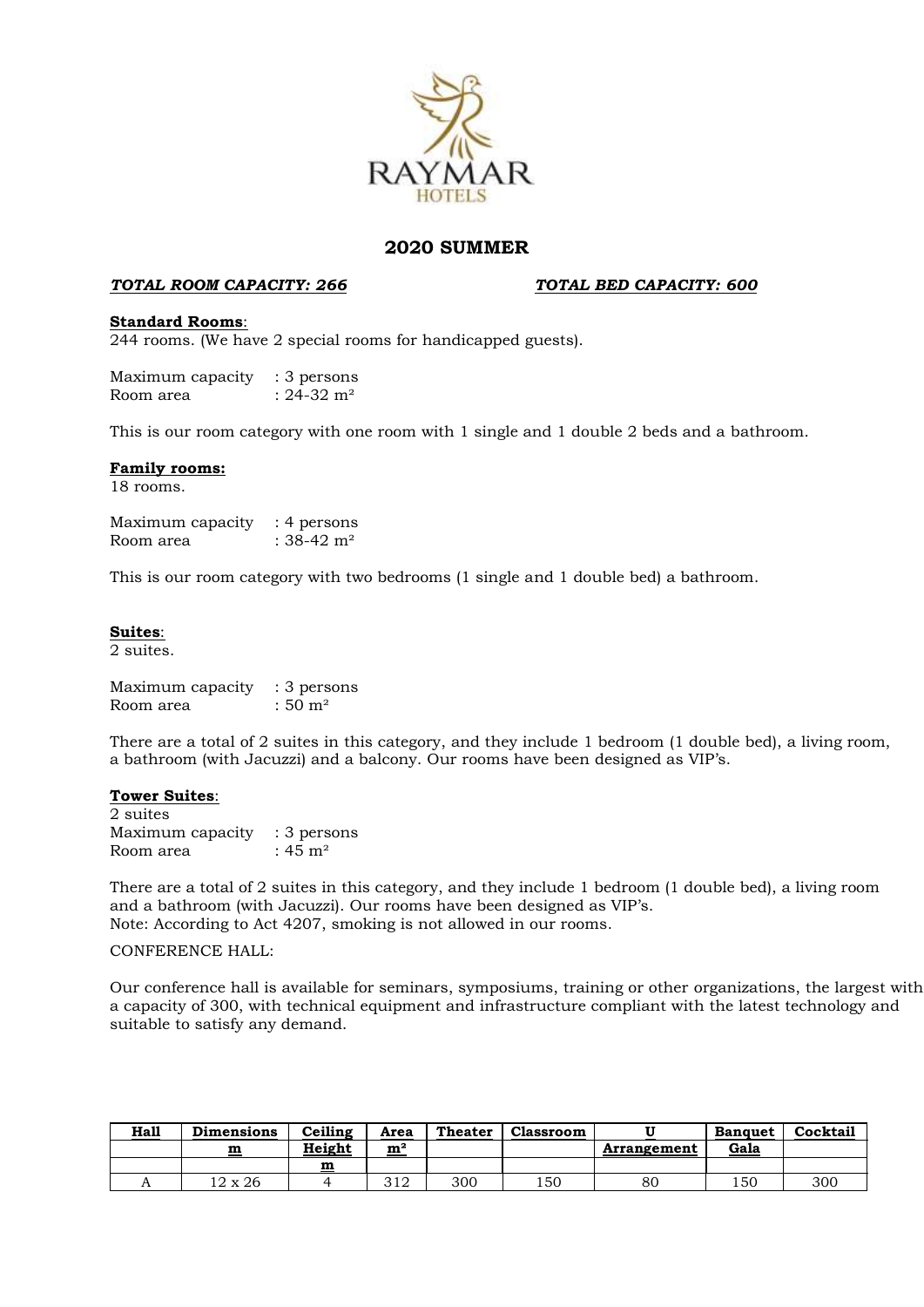

#### **Other Services:**

There is a mini club, children's pool and playgrounds for our children  $(4 - 12 \text{ years})$ . Indoor pool will not be heated between the dates of April 01 – October 31.

| <b>OTHER SERVICES</b>                  |                                             |  |  |  |
|----------------------------------------|---------------------------------------------|--|--|--|
| Payable                                | Free                                        |  |  |  |
| Hairdresser                            | Turkish bath                                |  |  |  |
| Shopping Center                        | Sauna / Shock shower                        |  |  |  |
| SPA Center                             | Indoor pool                                 |  |  |  |
| Massage / Peeling                      | Car park                                    |  |  |  |
| Doctor                                 | Safe                                        |  |  |  |
| Dry Cleaning                           | Deck chair, cushion, chaise longue on the   |  |  |  |
| Laundry                                | beach or by the pool.                       |  |  |  |
| Internet cafe                          | Towels                                      |  |  |  |
| Jacuzzi                                | Wireless internet connection                |  |  |  |
|                                        |                                             |  |  |  |
| <b>FOOD AND BEVERAGES</b>              |                                             |  |  |  |
| Payable                                | Free                                        |  |  |  |
| Room Service                           |                                             |  |  |  |
| A la carte restaurants                 | Mini bar (checked and restocked once a day) |  |  |  |
| For minimum 7 days accommodations only | Fruit juice, mineral water and water        |  |  |  |
| once free.                             |                                             |  |  |  |

| <b>SPORTS ACTIVITIES</b>           |                         |  |  |  |
|------------------------------------|-------------------------|--|--|--|
| Payable                            | Free                    |  |  |  |
| Game room                          | Tennis court            |  |  |  |
| <b>Billiards</b>                   | Fitness center          |  |  |  |
| Table soccer                       | Darts                   |  |  |  |
| Tennis court lighting              | Aerobics / Stretching   |  |  |  |
| Water sports with or without motor | Water ball / Aquarobics |  |  |  |
| Jacuzzi                            | Beach volleyball        |  |  |  |
|                                    | <b>Basketball</b>       |  |  |  |
|                                    | Mini soccer             |  |  |  |
|                                    | Table tennis            |  |  |  |
|                                    | Mini golf               |  |  |  |

# **POOLS:**

| <b>AQUAPARK</b> | <b>OPEN</b><br><b>AIR</b> | <b>CLOSED</b><br><b>HEATED</b> | <b>FRESH</b><br><b>WATER</b> | IN THE<br><b>GARDEN</b> | <b>CHILDREN'S</b><br><b>POOL</b> | <b>DEPTH</b>      | M <sub>2</sub> |
|-----------------|---------------------------|--------------------------------|------------------------------|-------------------------|----------------------------------|-------------------|----------------|
|                 | Х                         |                                | Х                            |                         |                                  | 1.40 <sub>m</sub> | 550            |
| X               |                           |                                | Х                            | Х                       |                                  | 1.40 <sub>m</sub> | 285            |
|                 |                           |                                | Х                            |                         |                                  | 1.40 <sub>m</sub> | 90             |
|                 |                           |                                | v                            |                         | $\mathbf{v}$                     | 40 cm             | 16             |
|                 |                           | $\mathbf{v}$                   | v<br>⋏                       |                         |                                  | $40 \text{ cm}$   | 16             |
|                 |                           | Х                              | X                            |                         | Χ                                | $40 \text{ cm}$   | 16             |
| PIER            |                           |                                |                              |                         |                                  |                   | 800            |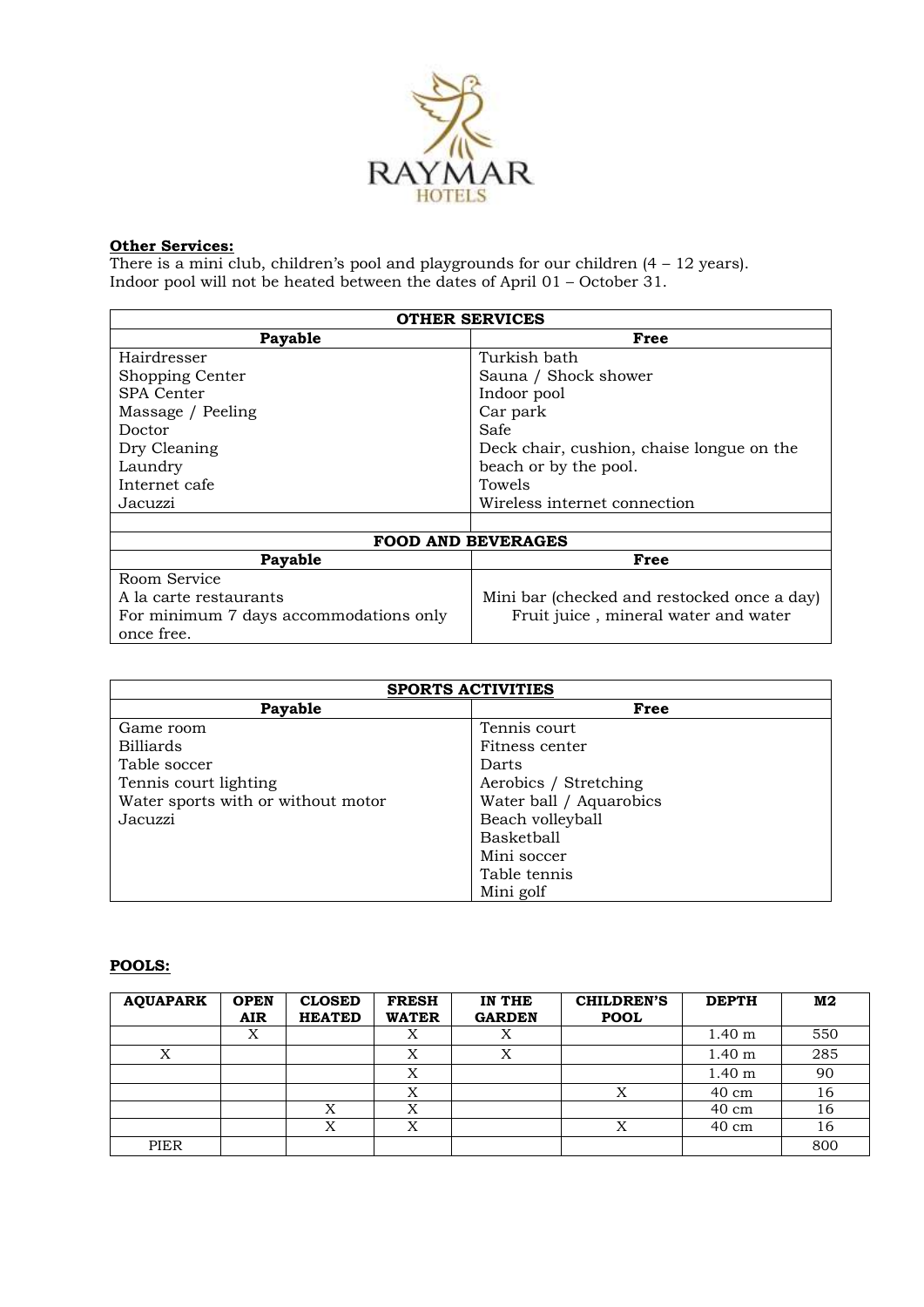

#### **ANIMATIONS AND ENTERTAINMENT:**

Animation activities throughout the day, evening shows, live music (on certain days of the week) and disco!

#### **PRECAUTIONS TAKEN IN OUR HOTELS AGAINST GLOBAL WARMING**

- Use of solar energy
- Use of natural gas

08.00 – 19.30 JACUZZI(EXTRA) 08.00 - 19.30 INDOOR POOL 08.00 - 19.30 FITNESS HALL

- Waste material classification
- Use of recyclable materials
- Use of energy savers in rooms
- Use of electric saving lighting and sensors
- Use of sensors for water savings
- Tennis court (daytime reservation hard court)
- Pets are not allowed in our hotel.
- According to Act 4207, smoking is not allowed in our rooms or closed areas in our hotels.

## **FOOD AND BEVERAGES SERVICE HOURS AND VENUES**

| <b>HOURS</b>    | <b>FOOD</b>                  | <b>VENUE</b>                                |
|-----------------|------------------------------|---------------------------------------------|
|                 |                              |                                             |
| $07.00 - 10.00$ | <b>OPEN BUFFET BREAKFAST</b> | - MAIN RESTAURANT                           |
| $10.00 - 10:30$ | LATE BREAKFAST               | - MAIN RESTAURANT                           |
| $12.00 - 17.00$ | <b>SNACKS</b>                | - SNACK BAR                                 |
| $12.30 - 14.00$ | <b>OPEN BUFFET LUNCH</b>     | - MAIN RESTAURANT                           |
| $16.30 - 23.00$ | CAKES, COOKIES               | - PATISERRI                                 |
| $19.00 - 21.00$ | <b>OPEN BUFFET DINNER</b>    | - MAIN RESTAURANT                           |
| $19.00 - 21.30$ | OTTOMAN CUISINE              | - A' LA CARTE RESTAURANT (with Reservation) |
| $19.00 - 21.30$ | <b>MEXICAN CUISINE</b>       | - A' LA CARTE RESTAURANT (with Reservation) |
| $19.00 - 21.30$ | FISH / SEA FOOD              | - A' LA CARTE RESTAURANT (with Reservation) |
| $23.30 - 24.00$ | <b>MIDNIGHT SOUP</b>         | - MAIN RESTAURANT                           |
|                 |                              |                                             |

A la carte restaurant rezervation is for free of charge for only 7 nights accomodation.Under 7 nights accommodations A la carte rezervations are paid (pp.10 €.). Repeated bookings of seven nights accommodations are charged.(PP.10€.) . Ala Carte Restaurant end Aqua Park available between 01.05-31.10.2020(depending vary weather conolition)

**HOURS BARS BEVERAGES**<br>12.00 - 17.00 **SNACK BAR** (LOCAL DRINKS) 12.00 – 17.00 SNACK BAR (LOCAL DRINKS)<br>10.00 – 24.00 LOBBY BAR (LOCAL AND IM) (LOCAL AND IMPORTED DRINKS) 23.00 – 02.00 DISCO BAR (LOCAL AND IMPORTED DRINKS) 24 HOURS POOL BAR (LOCAL AND IMPORTED DRINKS / LOCAL DRINKS from 01:00 on)<br>16:30 – 23.00 PATISSERIA (CAKES. COOKIES HOT DRINKS) 16:30 – 23.00 PATISSERIA (CAKES, COOKIES HOT DRINKS) (CHECKED DAILY) **HOURS ACTIVITIES** 08.00 – 19.30 TURKISH BATH 08.00 – 19.30 SAUNA